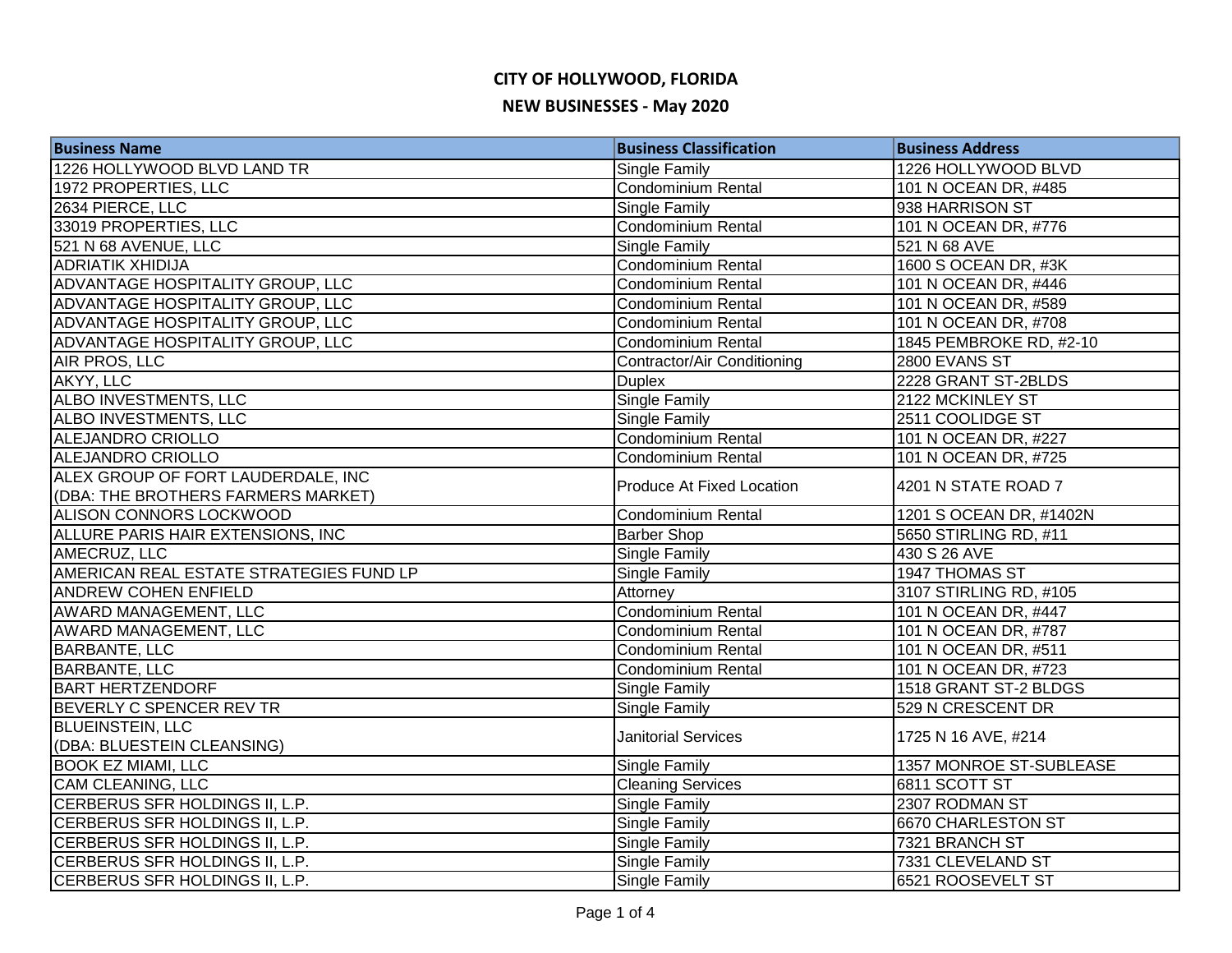### **CITY OF HOLLYWOOD, FLORIDA NEW BUSINESSES - May 2020**

| <b>Business Name</b>                        | <b>Business Classification</b> | <b>Business Address</b>   |
|---------------------------------------------|--------------------------------|---------------------------|
| CERBERUS SFR HOLDINGS II, L.P.              | Single Family                  | 6470 SHERMAN ST           |
| CERBERUS SFR HOLDINGS II, L.P.              | <b>Single Family</b>           | 240 N 69 WAY              |
| CERBERUS SFR HOLDINGS II, L.P.              | Single Family                  | 6428 PLUNKETT ST          |
| CERBERUS SFR HOLDINGS II, L.P.              | Single Family                  | 6505 FLAGLER ST           |
| CERBERUS SFR HOLDINGS II, L.P.              | <b>Single Family</b>           | <b>6528 FLETCHER ST</b>   |
| CERBERUS SFR HOLDINGS II, L.P.              | Single Family                  | 2108 N 31 CT              |
| CERBERUS SFR HOLDINGS II, L.P.              | Single Family                  | 2218 COOLIDGE ST          |
| CERBERUS SFR HOLDINGS II, L.P.              | Single Family                  | 2537 ADAMS ST             |
| CERBERUS SFR HOLDINGS II, L.P.              | <b>Single Family</b>           | 1609 S 23 AVE             |
| CERBERUS SFR HOLDINGS II, L.P.              | <b>Single Family</b>           | 2459 FUNSTON ST           |
| CHERFILS TRANSPORTATION, LLC                | Car/Truck Lease/Rental         | 2035 HARDING ST, #102     |
| <b>CHRISTOPHER S RAIMUNDO</b>               | <b>Duplex</b>                  | 504 N 57 AVE              |
| CLOTHESLINE CLEARNERS, LLC                  |                                | 5818 STIRLING RD          |
| (DBA: CLOTHESLINE CLEANERS)                 | Dry Cleaning                   |                           |
| CRYSTAL COURT INVESTMENTS 10A, LLC          | Condominium Rental             | 1301 N 12 CT, #10A        |
| CSMA FT, LLC                                | Single Family                  | 2101 N 24 AVE- 2 BLDGS    |
| <b>CUONG DIEU HONG</b>                      | Single Family                  | 5600 RALEIGH ST           |
| <b>DIANA ROBINSON</b>                       | <b>Duplex</b>                  | 405 N 61 TER              |
| <b>DIMITRIOS KOTSAKOS</b>                   | <b>Single Family</b>           | 1437 FUNSTON ST           |
| <b>EASTERN SIGN TECH, LLC</b>               | Contractor/Electrical          | 2048 MCKINLEY ST          |
| <b>ELIZABETH DONOVAN</b>                    | Single Family                  | 1647 RODMAN ST-2 BLDGS    |
| <b>ENTERPRISE PROPERTY, LLC</b>             | <b>Commercial Rental Units</b> | 3837 HOLLYWOOD BLVD       |
| EURO FOUR, LLC                              | Condominium Rental             | 101 N OCEAN DR, #509      |
| <b>EXTREME CONSTRUCTION GROUP, INC</b>      | Contractor/General             | 2844 STIRLING RD, #A      |
| <b>FAR STAR, LLC</b>                        | Condominium Rental             | 101 N OCEAN DR, #753      |
| FCT COMBUSTION, INC                         | Office                         | 3107 STIRLING RD, #307    |
| <b>FERGUSON ENTERPRISES, LLC</b>            | Wholesale Merchandise          | 3901 SW 30 AVE            |
| (DBA: FERGUSON HVAC)                        |                                |                           |
| <b>FIRST TRANSPORT USA, CORP</b>            | Hauling (General)              | 3800 S OCEAN DR, #218     |
| FOCAL MANAGEMENT CONSULTING, LLC            | <b>Office</b>                  | 550 S PARK RD, #18-8      |
| <b>FRANK GALLART</b>                        | Single Family                  | 117 N 32 AVE              |
| <b>GENESIS INTERIORS INTERNATIONAL, LLC</b> | Interior Decorator/Design      | 4040 SW 30 AVE            |
| <b>GRANITE CITY, LLC</b>                    | Installation/Furniture         | 1402 N DIXIE HWY          |
| <b>GSROCHA, LLC</b>                         | Apt Building (3 or more units) | 1945 LIBERTY ST, #1-3     |
| <b>HOLLYLAND, LLC</b>                       | Single Family                  | 2115 ADAMS ST             |
| <b>HOLLYWOOD RESORTS, LLC</b>               | Condominium Rental             | 101 N OCEAN DR, #484      |
| <b>INFINITY R E INVESTMENTS II, LLC</b>     | <b>Single Family</b>           | 5623 MCKINLEY ST          |
| <b>IRENEUSZ SZCZEPKOWSKI</b>                | Apt Building (3 or more units) | 1736-1738 DEWEY ST-2BLDGS |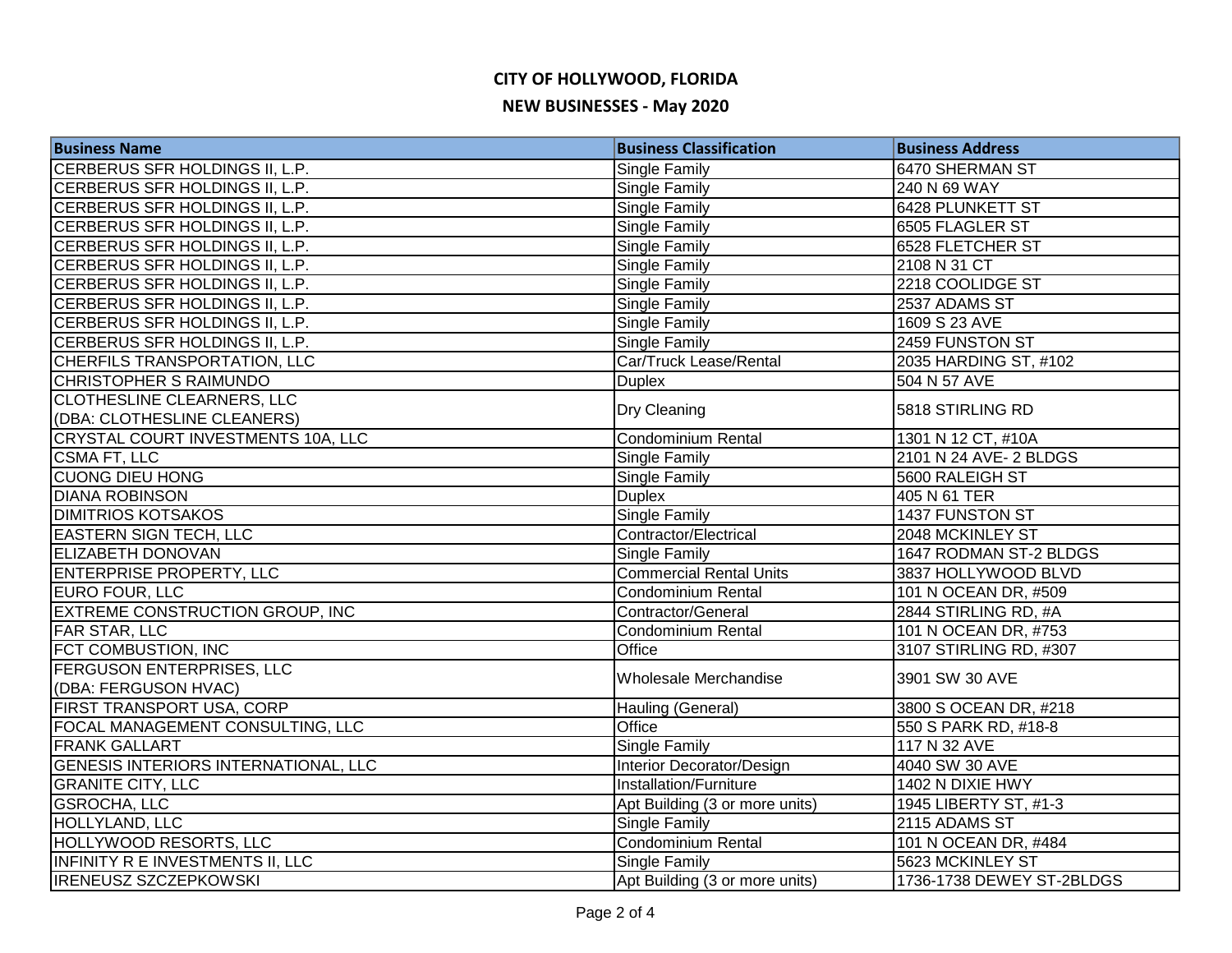### **CITY OF HOLLYWOOD, FLORIDA NEW BUSINESSES - May 2020**

| <b>Business Name</b>                   | <b>Business Classification</b> | <b>Business Address</b>    |
|----------------------------------------|--------------------------------|----------------------------|
| JESUS B MENENDEZ-RIVERA                | Physician                      | <b>6849 TAFT ST</b>        |
| <b>JM BEAUTY STUDIO, INC</b>           | Cosmetologists/Facials         | 6320 JOHNSON ST            |
| JS RESIDENTIAL MAINTENANCE, INC        | <b>Contractor/Electrical</b>   | 900 TALLWOOD AVE, #209     |
| <b>JUAN BOUILLON</b>                   | Condominium Rental             | 2915 PLUNKETT ST, #11D     |
| <b>JWC DANIA, LLC</b>                  | Apt Building (3 or more units) | 3200 STIRLING RD-13 BLDGS  |
| <b>KARINA A MANSILLSA</b>              | Condominium Rental             | 1400 S OCEAN DR, #1007     |
| LA SELVA 2, LLC                        | Condominium Rental             | 101 N OCEAN DR, #536       |
| LA SELVA 2, LLC                        | Condominium Rental             | 101 N OCEAN DR, #558       |
| LA SELVA 2, LLC                        | Condominium Rental             | 101 N OCEAN DR, #564       |
| LA SELVA 2, LLC                        | Condominium Rental             | 101 N OCEAN DR, #566       |
| LINCOLN SHOE REPAIR & ALTERATIONS, INC | Repairs/Shoe                   | 2416 HOLLYWOOD BLVD, STE B |
| MAGNOLIA CLEANING SOLUTIONS, CORP      | <b>Janitorial Services</b>     | 6011 RODMAN ST, #110       |
| MAOR BEN AMI                           | Apt Building (3 or more units) | 1740 MADISON ST, #1-4      |
| MARKUSO, CORP                          | Condominium Rental             | 101 N OCEAN DR, #333       |
| MARKUSO, CORP                          | Condominium Rental             | 101 N OCEAN DR, #426       |
| <b>MASSIMO VALENTINI</b>               | <b>Duplex</b>                  | 2111 N 26 AVE              |
| MEMBER SERVICES GROUP, INC             | Office                         | 1400 MARINA DR             |
| MLO INVESTMENTS, LLC                   | <b>Single Family</b>           | 2340 N 70 AVE              |
| MONA OLOFFSON REV TRUST                | <b>Single Family</b>           | 1454 DEWEY ST              |
| NATAN & JULIA WEISBURD                 | <b>Single Family</b>           | 1535 YELLOWHEART WAY       |
| OASIS HOLLYWOOD, LLC                   | <b>Commercial Rental Units</b> | 1109 N FEDERAL HWY, #8     |
| <b>OCEAN HOMES REALTY, INC</b>         | Condominium Rental             | 101 N OCEAN DR, #474       |
| <b>OCEAN HOMES REALTY, INC</b>         | <b>Condominium Rental</b>      | 1845 PEMBROKE RD, #2       |
| <b>OCEAN HOMES REALTY, INC</b>         | Condominium Rental             | 1845 PEMBROKE RD, #11      |
| PETER & ANNETTE MATTHEW                | <b>Single Family</b>           | 1087 RIVER BIRCH ST        |
| PLATINUM AUTO BODY, INC                | Repair/Auto Body               | 3861 PEMBROKE RD           |
| PROTECT A CHILD JT GROUP, INC          | <b>Repair Service</b>          | 1021 S PARK RD, #208       |
| <b>REDOM CORPORATION</b>               | <b>Auto Sales</b>              | 5730 DAWSON ST             |
| (DBA: NEXT LEVEL AUTOMOTIVE)           |                                |                            |
| SAFE-LANE TRAFFIC, LLC                 | Repair Service                 | 6221 PEMBROKE RD           |
| <b>SANDRA CHAUD</b>                    | <b>Single Family</b>           | 2626 SHERIDAN ST           |
| <b>SEAN &amp; ELIZABETH SMALLCOMBE</b> | <b>Single Family</b>           | 2439 COOLIDGE ST           |
| <b>SEED KINGDOM, INC</b>               | <b>Distribution Office</b>     | 430 S DIXIE HWY            |
| <b>SILVANA KORIK</b>                   | Condominium Rental             | 3010 WILLOW LN, #264       |
| <b>SILVANA KORIK</b>                   | Single Family                  | 5510 JOHNSON ST            |
| <b>SOHO FASHION, INC</b>               | <b>Retail Store/Stock</b>      | 2863 STIRLING RD           |
| (DBA: SPRINKLES ICE CREAM)             |                                |                            |
| SUMARIO, LLC                           | Condominium Rental             | 101 N OCEAN DR, #751       |